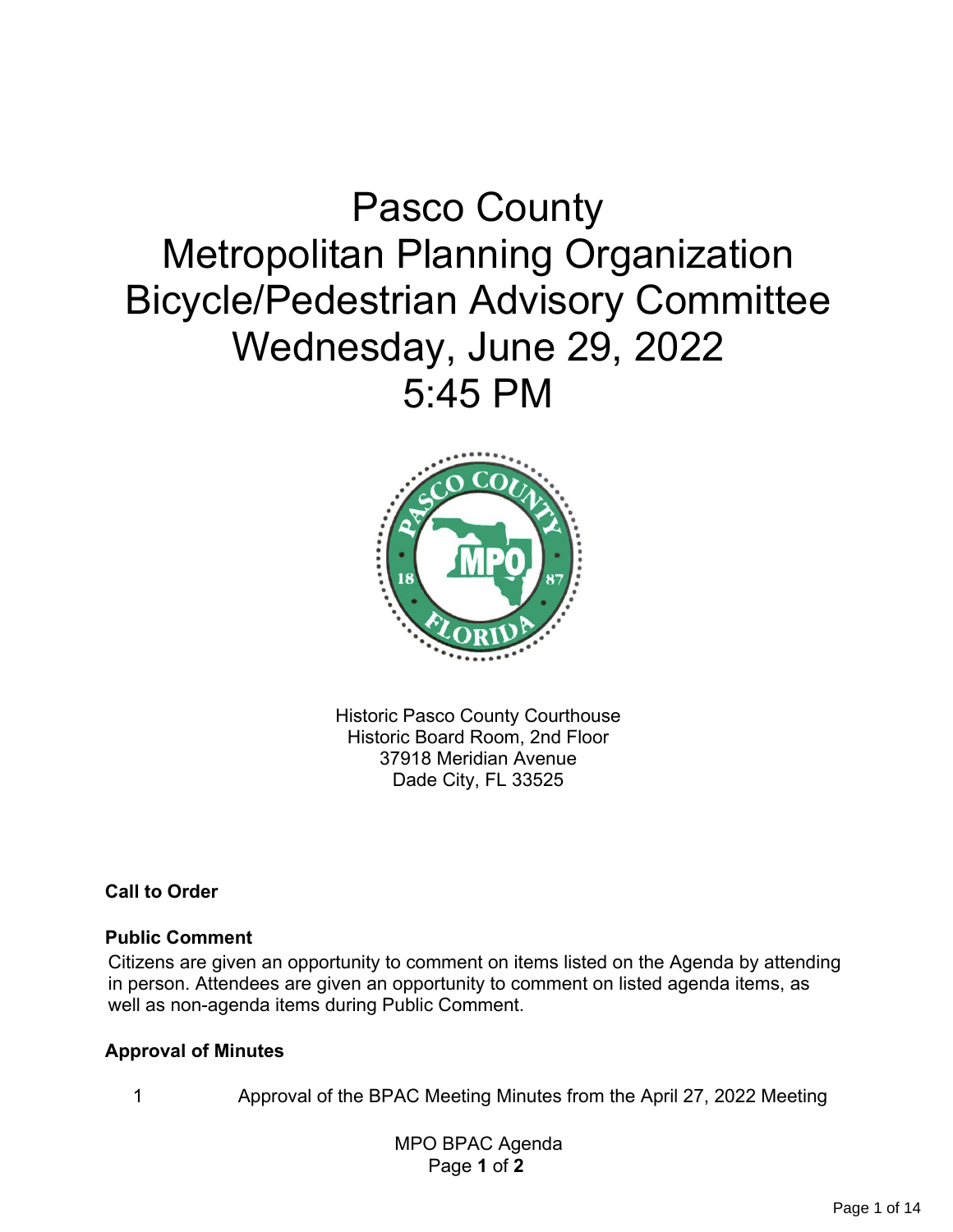| <b>File Number</b>            | MPO22-0122 |  |  |  |  |
|-------------------------------|------------|--|--|--|--|
| Comm. Dist.                   | All        |  |  |  |  |
| <b>Recommendation</b> Approve |            |  |  |  |  |

2 Approval of the BPAC Meeting Minutes from the May 25, 2022 **File Number** MPO22-0135 **Comm. Dist.** All **Recommendation** Approve

#### **MPO Board Report**

3 Pasco Metropolitan Planning Organization June 9th Meeting Report. **File Number** MPO22-0136 **Comm. Dist.** All **Recommendation** No Action Required Presentation Only

#### **Action Items**

| 4 | <b>August BPAC Meeting/Tri County BPAC Meeting</b> |            |  |  |  |  |  |
|---|----------------------------------------------------|------------|--|--|--|--|--|
|   | <b>File Number</b>                                 | MPO22-0137 |  |  |  |  |  |
|   | Comm. Dist.                                        | All        |  |  |  |  |  |
|   | <b>Recommendation</b> Approve                      |            |  |  |  |  |  |

#### **Status Reports/Presentations**

#### **Other Business - Meetings Held / Scheduled / Items of Note**

| 5 | 2023 BPAC Meeting Schedule |                                          |  |  |  |  |  |  |
|---|----------------------------|------------------------------------------|--|--|--|--|--|--|
|   | <b>File Number</b>         | MPO22-0138                               |  |  |  |  |  |  |
|   | Comm. Dist.                | All                                      |  |  |  |  |  |  |
|   |                            | <b>Recommendation</b> No Action Required |  |  |  |  |  |  |

#### **BPAC Member Roundtable/Future Agenda Topics**

#### **Adjourn**

"In accordance with Title VI of the Civil Rights Act of 1964 and other nondiscrimination laws, public participation is solicited without regard to race, color, national origin, age, sex, religion, disability, familial, or income status. It is a priority for the MPO that all citizens of Pasco County are given the opportunity to participate in the transportation planning process including low-income individuals, the elderly persons with disabilities, and persons with limited English proficiency. You may contact the MPO's Title VI Specialist at (727) 847-8140 if you have any discrimination complaints".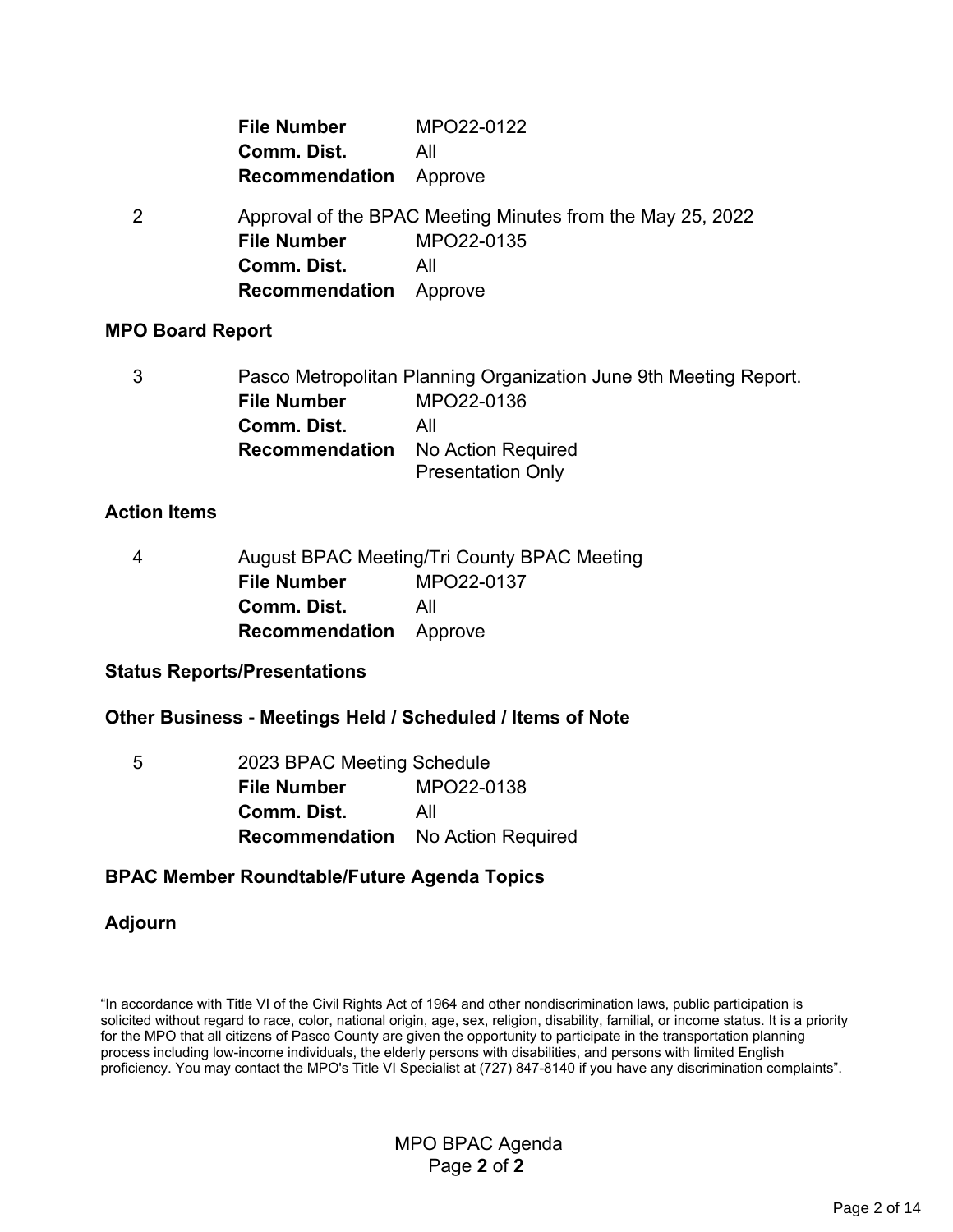

**COMMISSION DISTRICT:** All **FILE NO.:** MPO22-0122 **DATE:** 6/29/2022

**SUBJECT:** Approval of the BPAC Meeting Minutes from the April 27, 2022 Meeting

## **RECOMMENDED COMMITTEE ACTION:**

Approval of the meeting minutes from April 27, 2022.

## **BACKGROUND SUMMARY/ALTERNATIVE ANALYSIS:**

The Pasco MPO BPAC , is requesting this Committee review and approve the meeting minutes of the April 27, 2022 meeting which took place at Starky Ranch TLC. There was not a quorum at the May meeting to approve April's meeting minutes.

#### **DISTRIBUTION:**

None

#### **ATTACHMENT(S):**

1. MPO22-0120BPAC Minutes 04.27.2022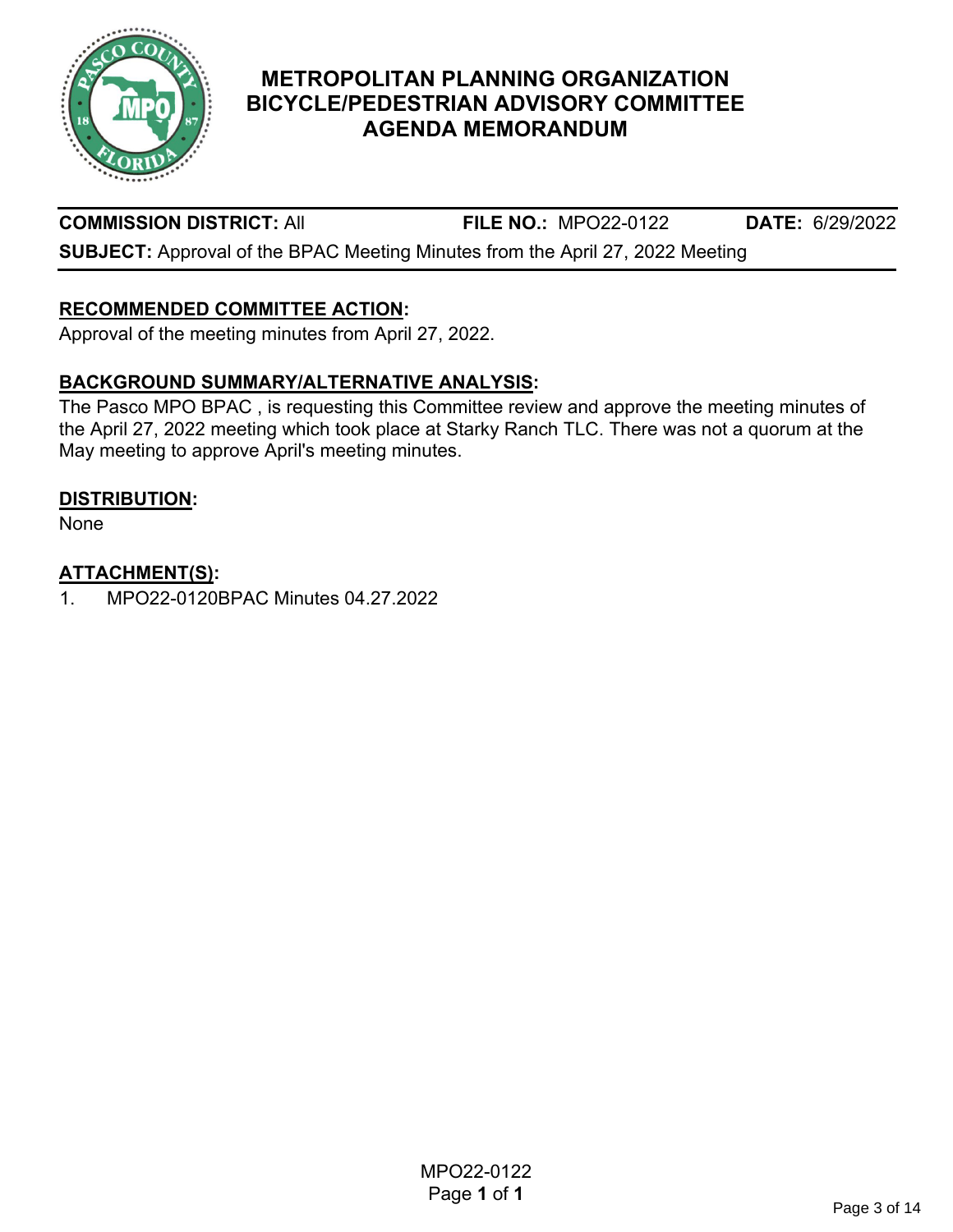

#### **PASCO COUNTY METROPOLITAN PLANNING ORGANIZATION Bicycle Pedestrian Advisory Committee Wednesday, April 27, 2022 Meeting Minutes**

MPO Staff Tina Russo

| DATE: | Wednesday, April 27, 2022                               |
|-------|---------------------------------------------------------|
| TIME: | $5:45$ p.m.                                             |
|       | LOCATION: Starkey Ranch Theatre Library Cultural Center |
|       | 12118 Lake Blanche Ave Odessa, FL 33556                 |

#### **CALL TO ORDER AND INTRODUCTIONS**

Chairman Dr. Randy Stovall called the BPAC meeting to order at 5:55 PM

#### **MEETING ATTENDEES**

#### Members and Alternates (Quorum met)

| Dr. Randy Stovall                       |
|-----------------------------------------|
| Morgan Gaynor                           |
| <b>Brian Michaels</b>                   |
| <b>Gunther Flaig</b>                    |
| Joel Jackson                            |
| Geoff Lanier                            |
| <b>Tyrone Lovette</b>                   |
| Joel Jackson (last meeting as a member) |
| Michael Zinn                            |

#### Excused Absents

#### Pasco County Representatives – Listening Session for Comp Plan Valerie Brookens (Long Range) Steve Schukraft (HDR) Michelle Zehnder (HDR) Tammy Vrana (Vrana Consulting)

FDOT Representative Daniel Lauricello,

**Visitors** Brandon Drawhorn (FDOT) Melissa Thompson (citizen) Dacia Mitchell, Dade City Spoke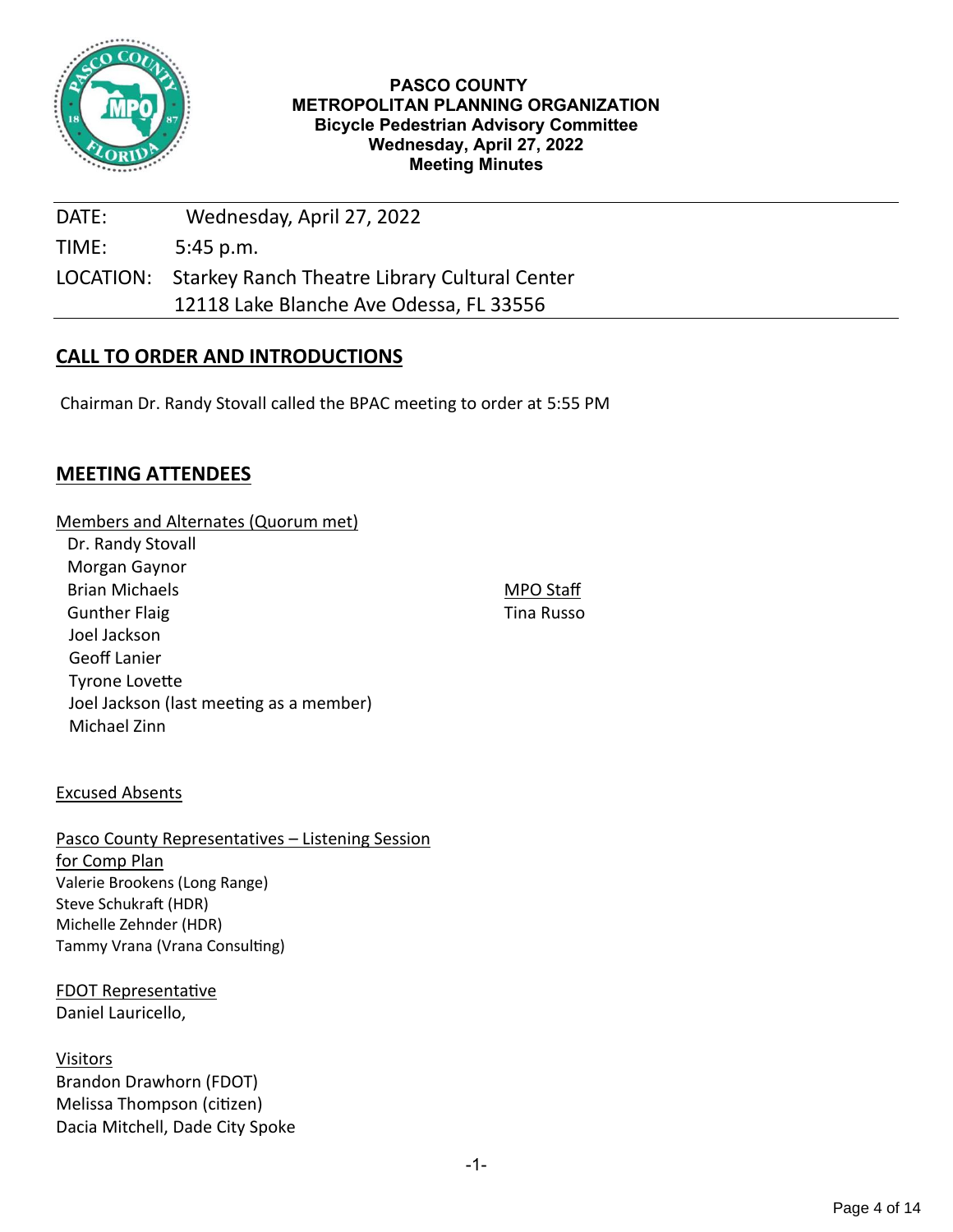# **Public Input**

Daniel Lauricello; (Livingston and Collier Parkway)

Putting trails on utility corridors, Land O Lakes Recreation Center on Collier Parkway to Old Pasco Rd.

Melissa Thompson;

Withlacoochee Extension project, interested in more information. General alignment on Pasco Mapper was shown.

# **Approval of Minutes – April 27, 2022 Meeting**

Dr. Randy Stovall asked the BPAC members to review the April 27, 2022, Meeting Minutes.

Mr. Tyrone Lovette made the motion to approve the minutes, Mr. Brian Williams, seconded, minutes approved.

# **REPORT ON MPO BOARD ACTIONS – Board Meeting, 2022**

# **ACTION ITEMS**

# **2022 Draft List of Priority Projects (LOPP) MPO22-0097**

Mrs. Russo presented the updated List of Priority Projects;

Provided a review on the LOPP from new ranking system in December meeting. Brief overview of the funding sources outside the LOPP and FDOT funding. Call of projects will be annual for local jurisdictions to add to the list. Different funding sources for different projects.

A list of Programmed Projects was presented with CST already programmed. List of Priority Projects; changes by MPO board.

Cottee River/Bayou Trail Connection was moved from 14 to #3, Marine Parkway was moved from #3 to 14. (Motion made on 4/14/2022).

TA projects added to the list, Zimmerman was added back on the list, due to the project not qualifying for Safe Routes to School Funds.

Discussion followed.

Tyrone made the motion/request to move #11 to #14 and move #14 to #11. Motion was removed.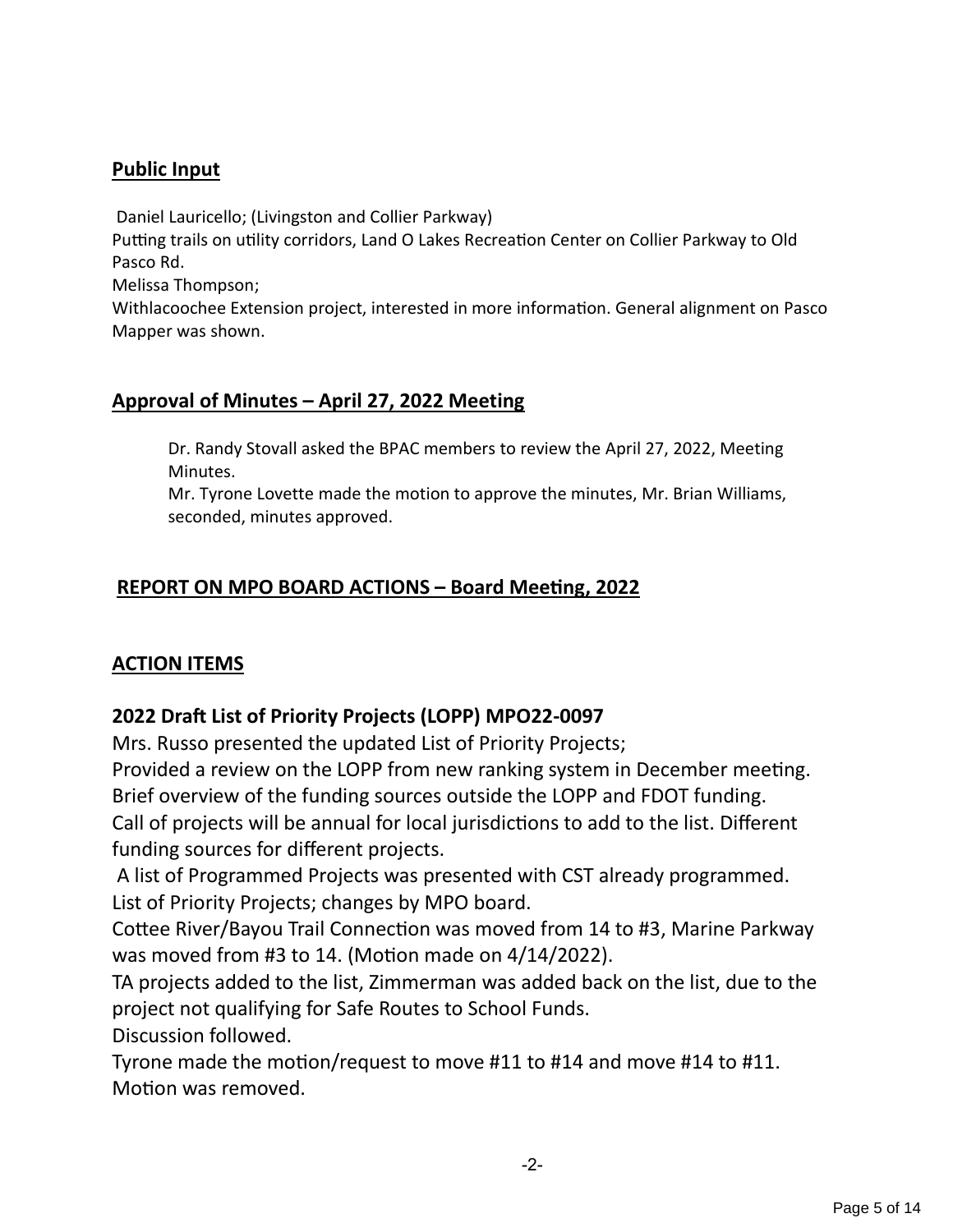The BPAC made the motion; Dr. Stoval made the motion that the LOPP keep the same ranking based on the original scoring system, with safety being the focus. Geoff Lanier second the motion, the committee approved.

## **Status Reports/Presentations/Updates**

Draft MPO Transportation Improvement Program for State Fiscal Years 2023-2027 Presentation will be presented at the May meeting.

Mrs. Russo presented on the PM1 part of the TIP. Page 140-149 of the TIP. Looking at performance safety measures and data. What projects, plans, and programs did by the county, FDOT and MPO, that the BPAC requested in the January workshop. Specifically on page 147 to 149.

Community Listening Session; Valerie Brookens introduced, Steve Shucraft, HDR Pasco 2050 (Beginning process) Comprehensive Plan Update (Long Range) Presentation. Introduction to Pasco 2050 Share your thoughts about Pasco's Future What are Pasco County's assets? Discussion followed.

## **Other Business-Meetings Held/Scheduled/Item of Note**

**Adjourn ;** 7:55pm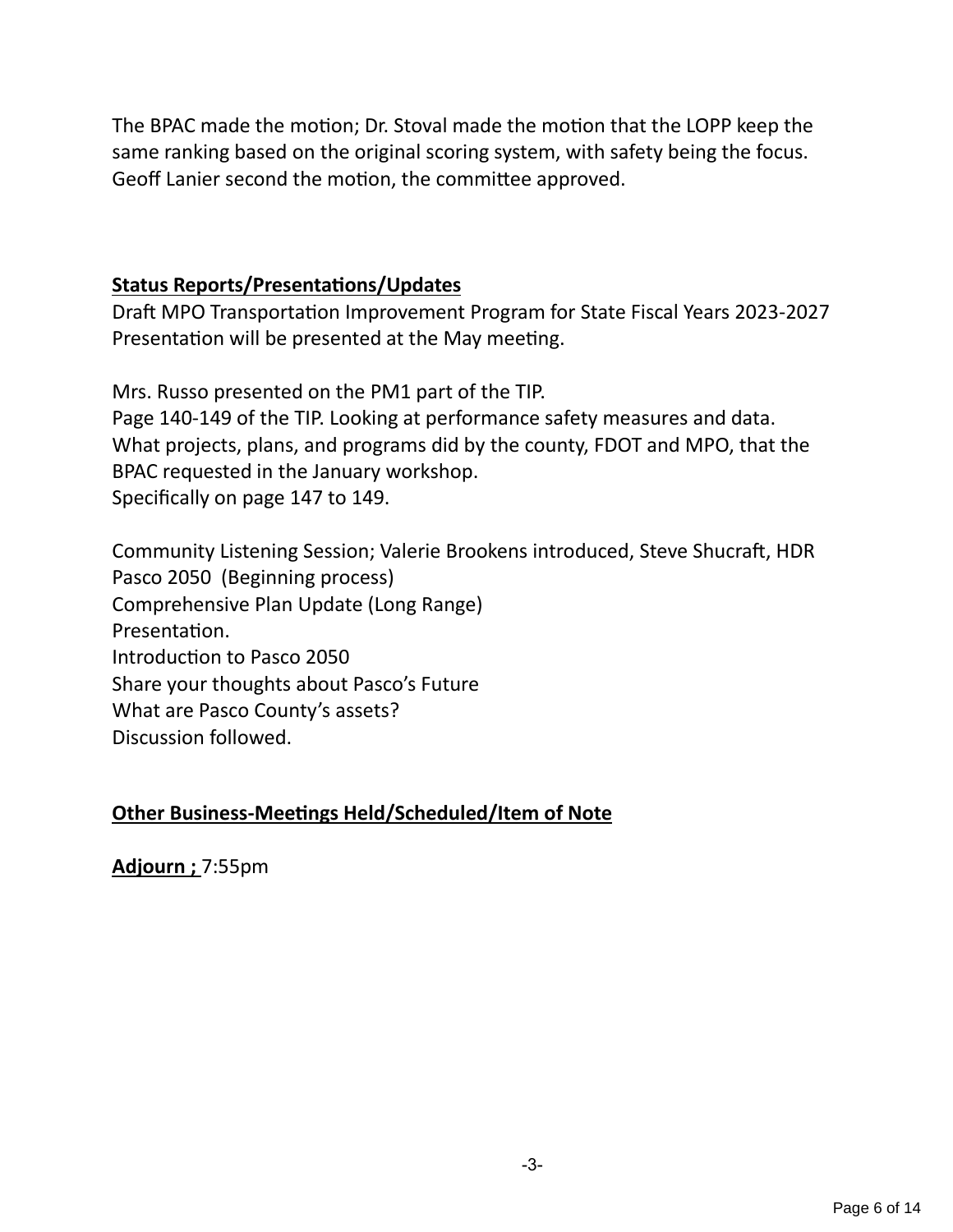

**COMMISSION DISTRICT:** All **FILE NO.:** MPO22-0135 **DATE:** 6/29/2022

**SUBJECT:** Approval of the BPAC Meeting Minutes from the May 25, 2022

# **RECOMMENDED COMMITTEE ACTION:**

Approval of the meeting minutes from May 25, 2022

## **BACKGROUND SUMMARY/ALTERNATIVE ANALYSIS:**

The Pasco MPO BPAC is requesting the committee review and approve the meeting minutes of the May 25, 2022 meeting which took place at the Pasco County Utilities Building, Anclote Training Room.

#### **DISTRIBUTION:**

None.

#### **ATTACHMENT(S):**

1. MPO22-0135.BPAC Minutes 05.25.2022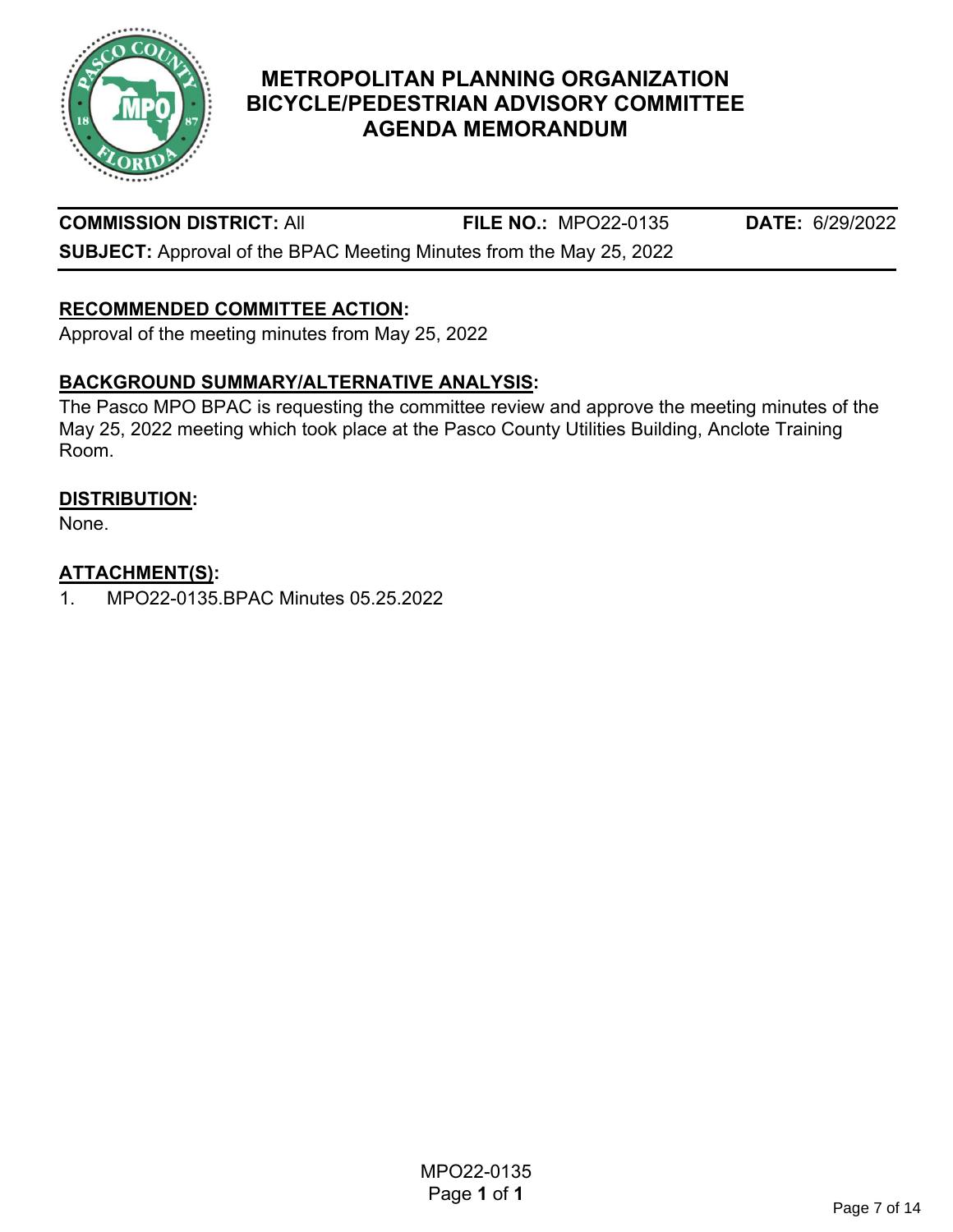

#### **PASCO COUNTY METROPOLITAN PLANNING ORGANIZATION Bicycle Pedestrian Advisory Committee Wednesday, May 25, 2022 Meeting Minutes**

DATE: Wednesday, May 25, 2022 TIME: 5:45 p.m. LOCATION: Pasco County Utilities Building, Anclote Training Room 19420 Central Blvd. Land O Lakes, FL 34637

#### **CALL TO ORDER AND INTRODUCTIONS**

Chairman Dr. Randy Stovall called the BPAC meeting to order at 5:55 PM Quorum was not met.

#### **MEETING ATTENDEES**

Members and Alternates (Quorum met) Dr. Randy Stovall Gunther Flaig Tyrone Lovette Dacia Mitchell (new member) Sgt. Dan Fenstemacher

Excused Absents Morgan Gaynor

Sam Beneck Pasco Project Management

Visitors Ann Consentino, Dade City Commissioner

MPO Staff Tina Russo Carl Mikyska Johnny Koors Scotty Ferry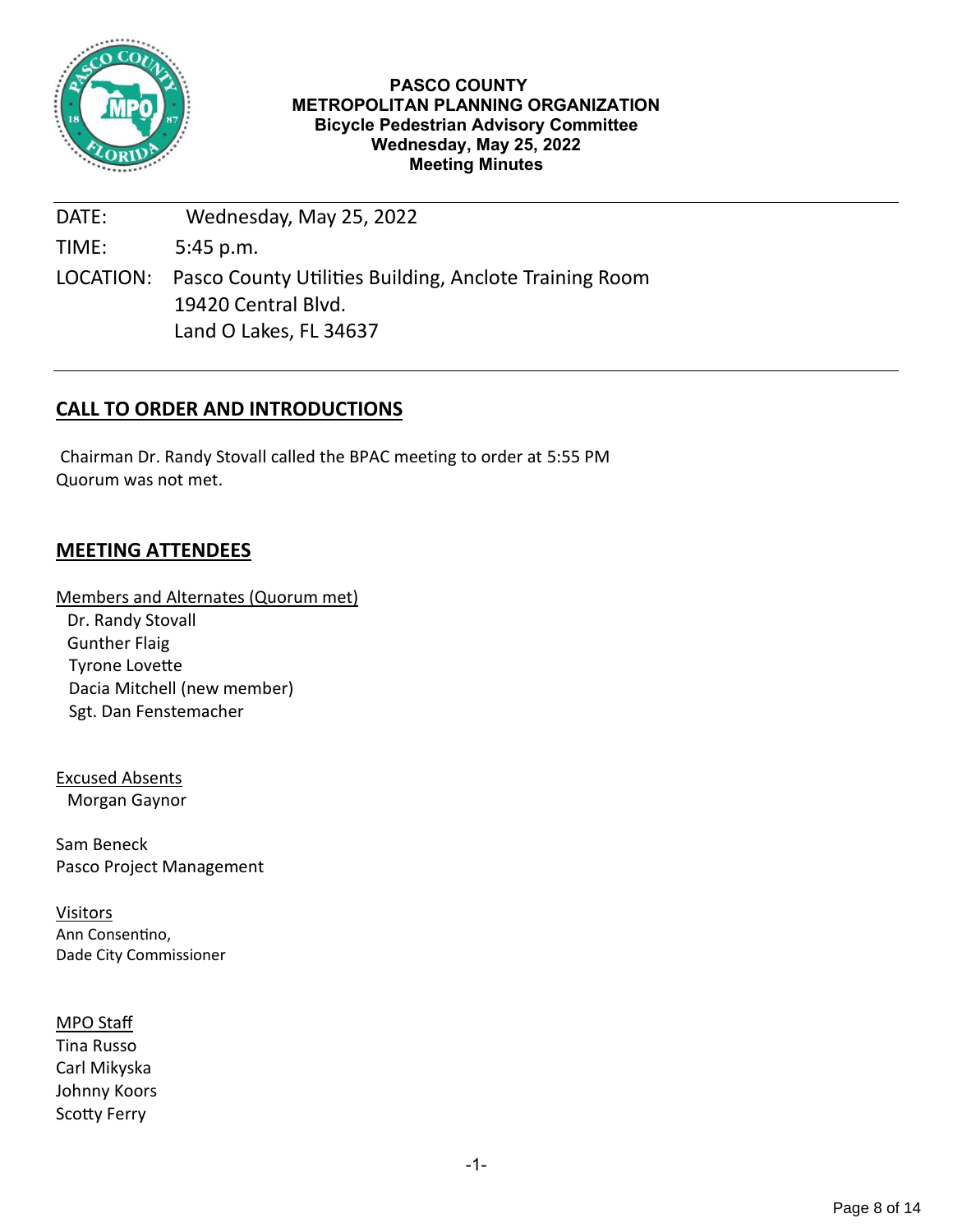#### **Public Input**

None reported

#### **Approval of Minutes – April 27, 2022 Meeting**

Dr. Randy Stovall asked the BPAC members to review the April 27, 2022, Meeting Minutes.

## **REPORT ON MPO BOARD ACTIONS – Board Meeting May 12, 2022**

Tina Russo, Pasco MPO staff provided a report on the MPO Board Meeting which occurred on May 12, 2022. Dr. Stovall commented on the BPAC report if there were any comments to the BPAC motion made last month.

## **ACTION ITEMS**

# **Draft MPO Transportation Improvement Program for State Fiscal Years 2023- 2027.**

Scott Ferry, Pasco MPO Staff, presented the draft Transportation Improvement Program (TIP) for Fiscal Years 2023 through 2027. The presentation being presented is slightly different from the presentation in the packet.

The TIP is one of the MPO's core planning products and reflects the MPO's shortterm transportation programming priorities.

BPAC supported the TIP., Gunther made the motion by consensus. Tyrone second the motion.

## **2022 Draft List of Priority Projects (LOPP) MPO22-0097**

Mrs. Russo presented the updated List of Priority Projects, final update. Discussion followed on several TA projects.

Motion was made to support the LOPP based on last month motion.

Dr. Stoval made the motion by consensus, Dacia second the motion.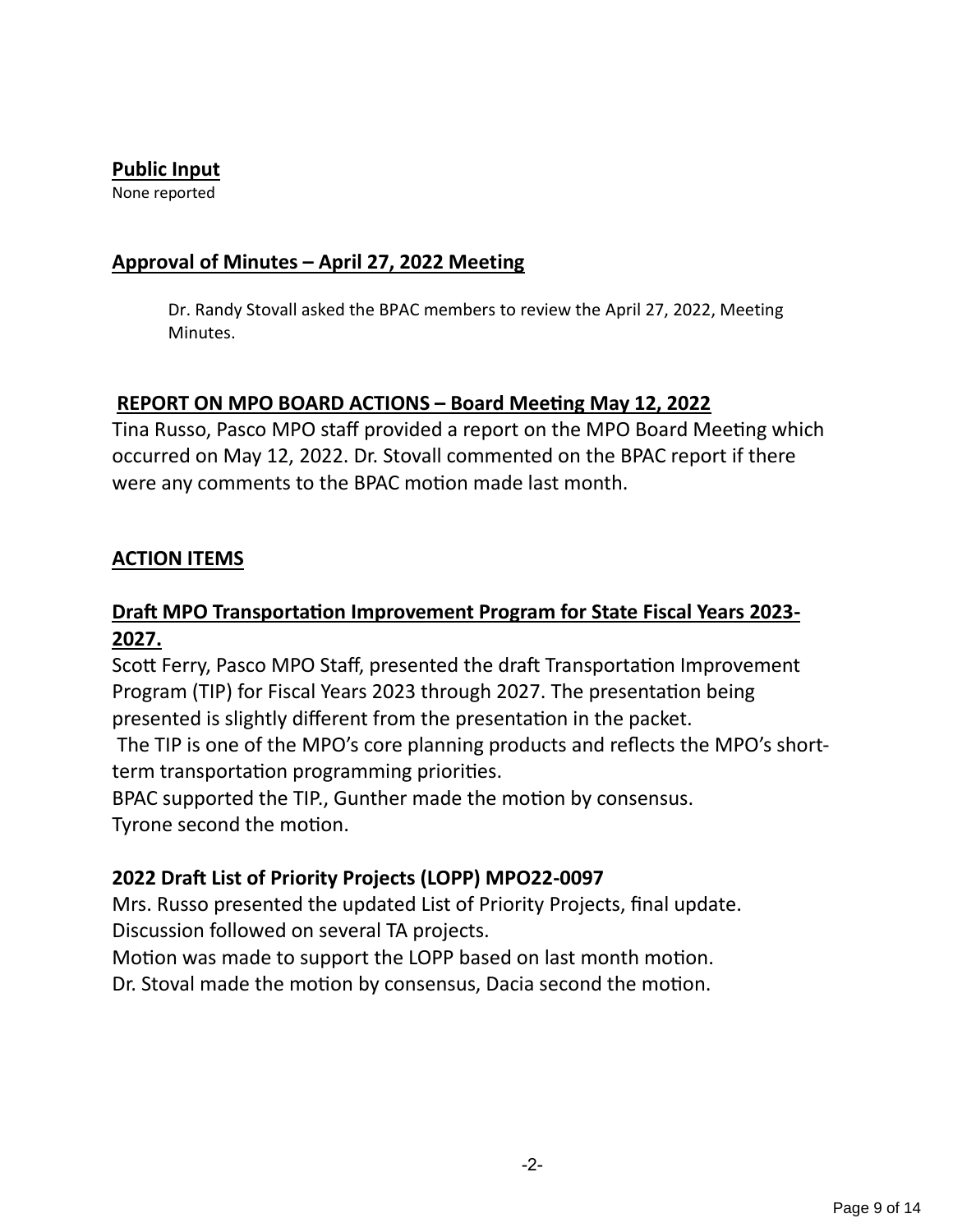# **Status Reports/Presentations/Updates**

## **Project Update**

Sam Beneck, Project Management Staff, presented an update of several projects that are bike/ped related.

Overpass at Suncoast/SR 54, design underway.

PDE Study for the Orange Belt, final scope July BOCC meeting.

Heart Pine to Suncoast, working with Tower Rd. study.

Trinity Rd Trail, Suntrail Funding, (Orange Belt Segment) Task Order in Legal Services. (FY CST 25)

FDOT resurfacing incorporates mid-block crossing/MU Path north side of SR 54 and Trinity.

New/ US 41 to Cypress Creek, Orange Belt Segment., No ROW needed, Design FY23/ CST 25

Fivay bike trail; CST 24/ Design Complete

Withlacoochee Trail Extension, Florida Design, ROW required. Bus stop requested. Withlacoochee south, being design with Morning Side Dr.

Suncoast Parkway II Trail is open.

# **Safety Talk Discussion**

How to cross the road?

Tina Russo, MPO staff presented the numbers of fatalities and location of our vulnerable users.

FDOT mid blocks crossings in Hillsborough County.

Discussion followed.

# **Other Business-Meetings Held/Scheduled/Item of Note**

Joan Jacobs Ride, Friday on the Dade City Hardy Trail ride. 9:00am the Spoke

# **Adjourn 7:45 pm.**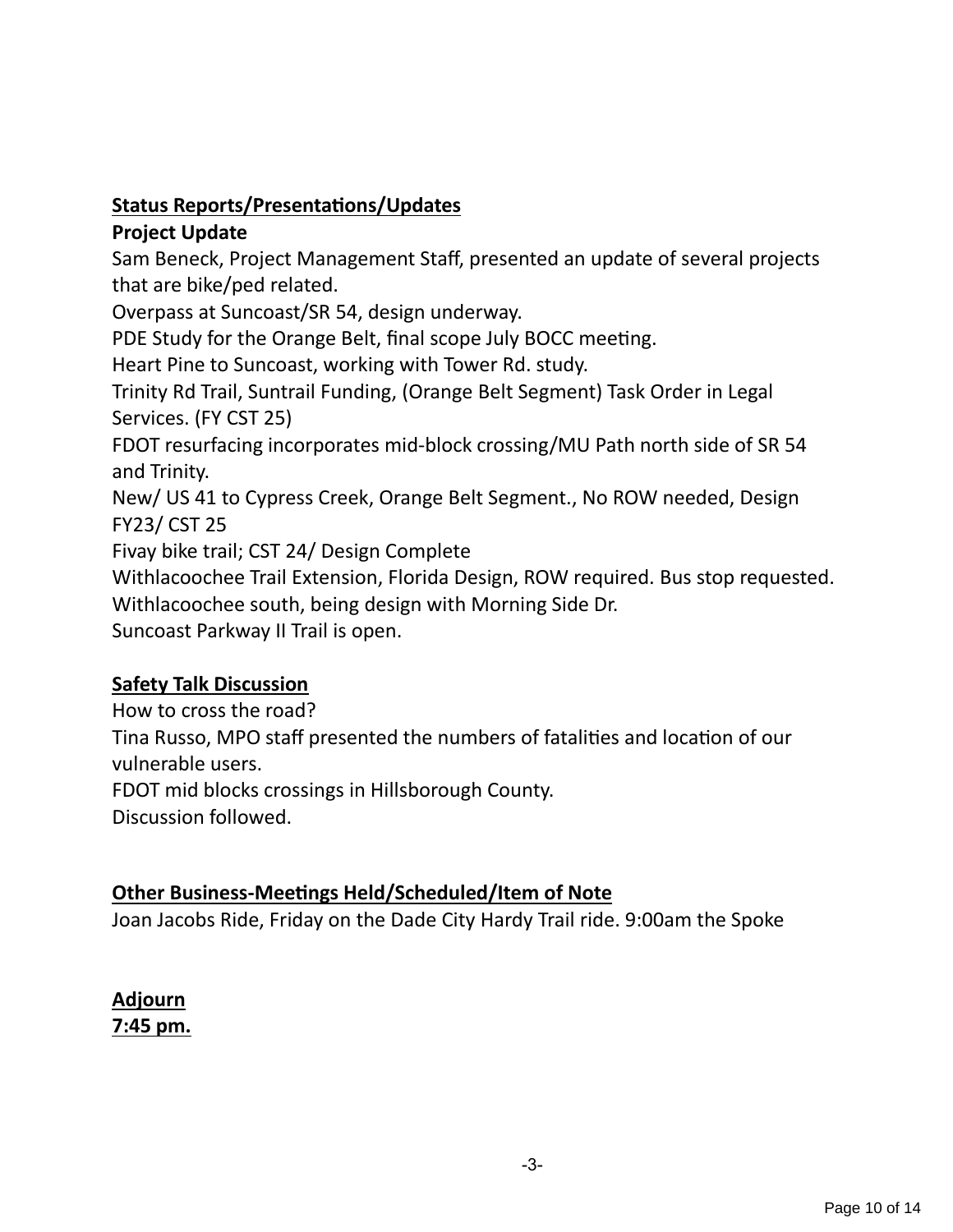

#### **COMMISSION DISTRICT:** All **FILE NO.:** MPO22-0136 **DATE:** 6/29/2022

**SUBJECT:** Pasco Metropolitan Planning Organization June 9th Meeting Report.

# **RECOMMENDED COMMITTEE ACTION:**

For Information only

#### **BACKGROUND SUMMARY/ALTERNATIVE ANALYSIS:**

Staff will provide an overview of actions taken and items of note from the June 9th, 2022 Metropolitan Planning Organization Board meeting.

#### **DISTRIBUTION:**

None

## **ATTACHMENT(S):**

None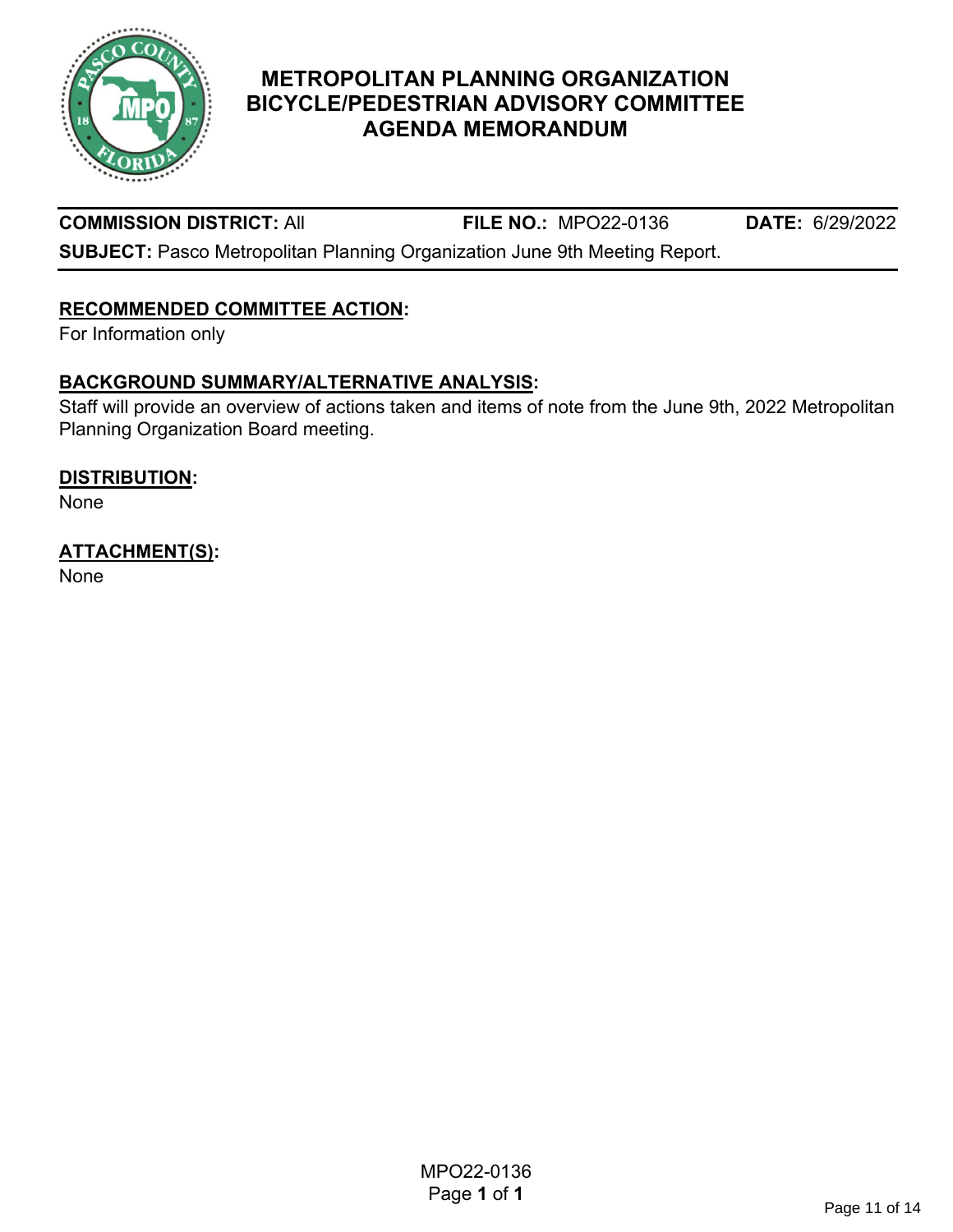

# **COMMISSION DISTRICT:** All **FILE NO.:** MPO22-0137 **DATE:** 6/29/2022

**SUBJECT:** August BPAC Meeting/Tri County BPAC Meeting

# **RECOMMENDED COMMITTEE ACTION:**

Using the July Tri-County Meeting as a August workshop meeting.

## **BACKGROUND SUMMARY/ALTERNATIVE ANALYSIS:**

There are no meetings scheduled for BPAC in July this year, and there is a workshop scheduled on August 24 at the Starkey Ranch Library. The MPO meeting facilitator will be out of town for the Association of Bicycle and Pedestrian Professionals Conference in Minneapolis. The Tri-county BPAC meeting scheduled for July, will be held in Hillsborough near the Courtney Campbell Causeway Trail. The exact location is still to be determined. The question for this committee is; would the committee like for this to be our August meeting, or schedule a different date for our August workshop? The next meeting is scheduled for September 28th, 2022, in Land O Lakes.

#### **DISTRIBUTION:**

None

# **ATTACHMENT(S):**

1. MPO22-00044Final2022BPACMeetingSchedule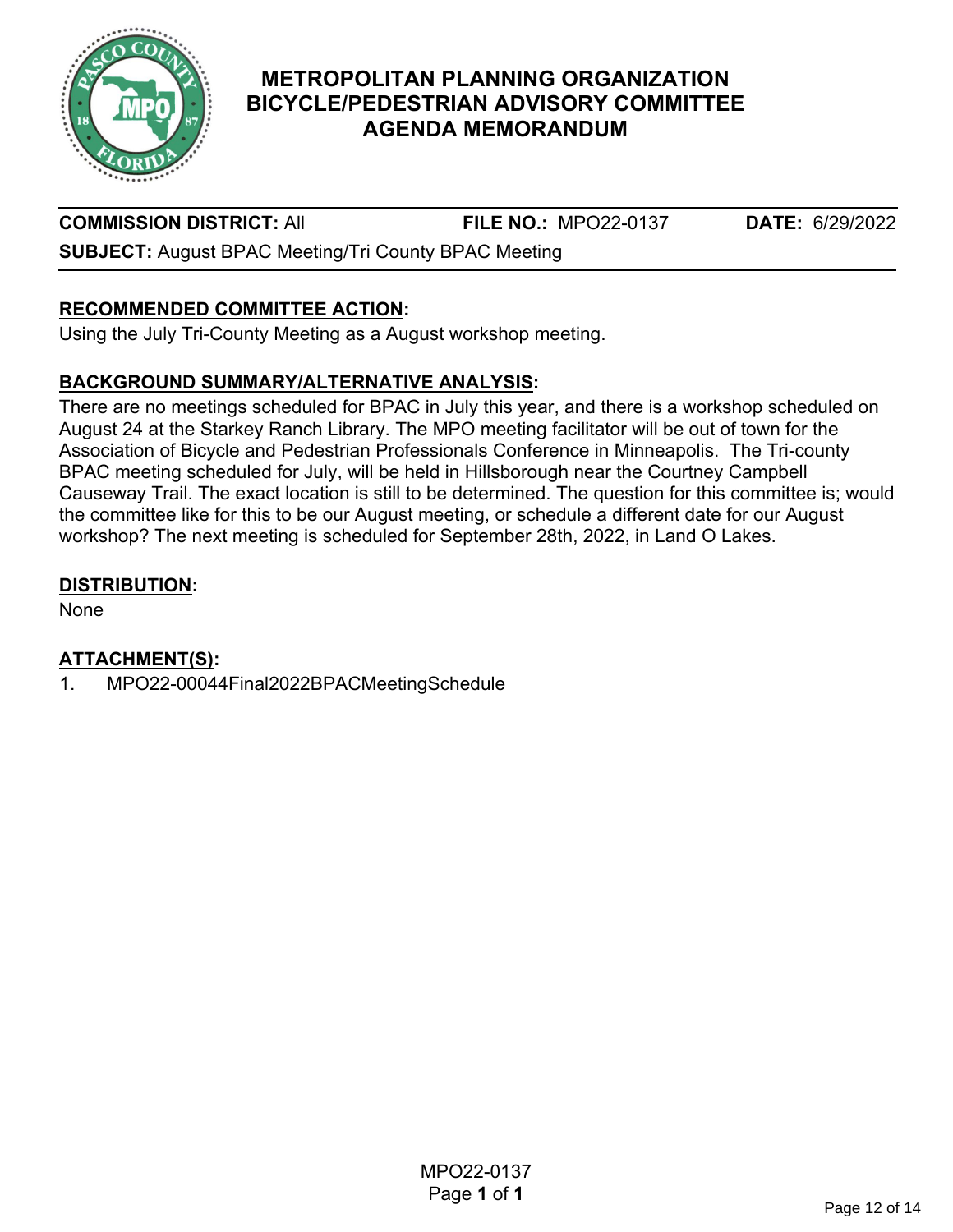|                 | <b>Pasco County Metropolitan Planning Organization</b><br>2022 Committees and Board Meetings Schedule |         |                          |             |             |            |             |                  |            |             |          |            |
|-----------------|-------------------------------------------------------------------------------------------------------|---------|--------------------------|-------------|-------------|------------|-------------|------------------|------------|-------------|----------|------------|
|                 | <b>BPAC</b>                                                                                           |         | <b>CAC</b>               |             | <b>TAC</b>  |            |             | <b>MPO Board</b> |            |             |          |            |
|                 | <b>Date</b>                                                                                           | Time    | Location                 | <b>Date</b> | <b>Time</b> | Location   | <b>Date</b> | Time             | Location   | <b>Date</b> | Time     | Location   |
| January         | 1/26                                                                                                  | 5:45 pm | <b>SRTLC</b><br>Workshop |             |             |            |             |                  |            |             |          |            |
| February        | 2/23                                                                                                  | 5:45 pm | Land O<br>Lakes          | 2/2         | 9:30 am     | <b>NPR</b> | 2/7         | $1:30$ pm        | <b>NPR</b> | 2/10        | 10:00 am | <b>NPR</b> |
| <b>March</b>    | 3/23                                                                                                  | 5:45 pm | DC                       |             |             |            |             |                  |            |             |          |            |
| <b>April</b>    | 4/27                                                                                                  | 5:45 pm | Starkey                  | 4/6         | 9:30 am     | DC         | 4/11        | $1:30$ pm        | DC         | 4/14        | 10:00 am | DC         |
| May             | 5/25                                                                                                  | 5:45 pm | Land O<br>Lakes          |             |             |            |             |                  |            |             |          |            |
| June            | 6/29                                                                                                  | 5:45 pm | DC                       | 6/1         | 9:30 am     | <b>NPR</b> | 6/6         | $1:30$ pm        | <b>NPR</b> | 6/9         | 10:00 am | <b>NPR</b> |
| July            |                                                                                                       |         |                          |             |             |            |             |                  |            |             |          |            |
| August          | 8/24                                                                                                  | 5:45 pm | <b>SRTLC</b><br>Workshop | 8/3         | 9:30 am     | DC         | 8/8         | $1:30$ pm        | DC         | 8/11        | 10:00 am | DC         |
| September       | 9/28                                                                                                  | 5:45 pm | Land O<br>Lakes          |             |             |            |             |                  |            |             |          |            |
| October         | 10/26                                                                                                 | 5:45 pm | DC                       | 10/5        | 9:30 am     | <b>NPR</b> | 10/10       | 1:30 pm          | <b>NPR</b> | 10/13       | 10:00 am | <b>NPR</b> |
| <b>November</b> |                                                                                                       |         |                          | 11/2        | 9:30 am     | DC         | 11/7        | $1:30$ pm        | DC         | 11/10       | 10:00 am | DC         |
| <b>December</b> | 12/21                                                                                                 | 5:45 pm | Starkey                  |             |             |            |             |                  |            |             |          |            |